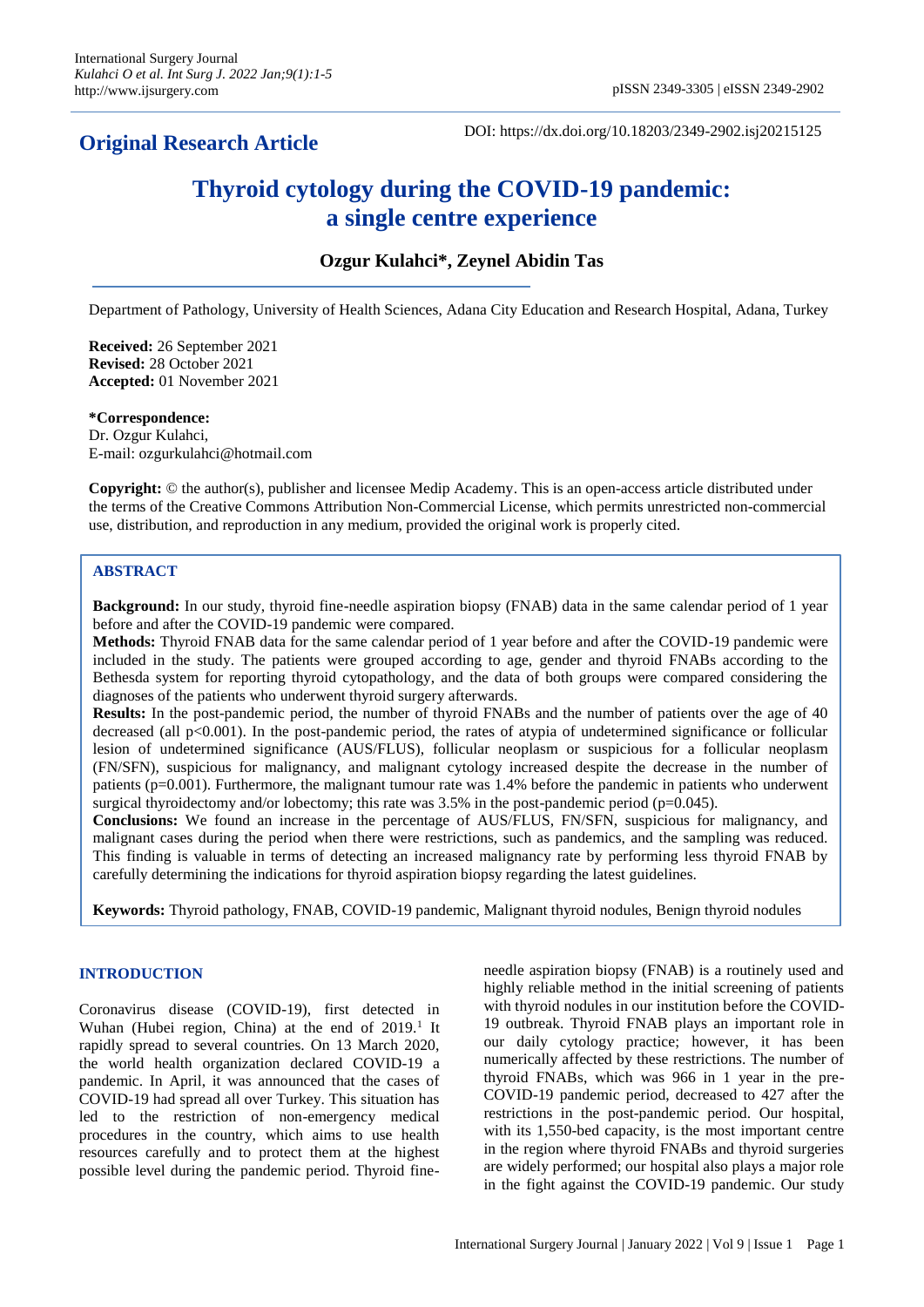focuses on how patients who underwent thyroid FNAB before and after the pandemic and who underwent thyroid surgery afterward were affected cyto-pathologically and histo-pathologically.

In this study, thyroid FNAB data for the same 1-year dates before and after the pandemic were compared.

#### **METHODS**

Ethics committee approval of Health Sciences University Adana City Training and Research Hospital was obtained for this study (Decision no: 1447). To compare how the pandemic affected thyroid aspiration biopsy results, the sample size was determined as the same calendar period of one year before and after the pandemic. The pathology reports of patients who underwent thyroid FNAB between April 1, 2019- March 31, 2020 before the COVID-19 pandemic and between April 1, 2020- March 31, 2021 after the pandemic were scanned in the Adana City Training and Research Hospital automation system. The study was done retrospectively by examining the data. Only patients who underwent thyroid FNAB were included in the study. However, patients who had undergone thyroid surgery before thyroid FNAB, received radioactive iodine treatment, chemotherapy and radiotherapy were not included in the study. The following parameters were compared by grouping the patients as pre-and post-pandemic periods. Age, gender and thyroid FNABs were classified according to the Bethesda system for reporting thyroid cytopathology (TBSRTC), and the data of both groups were compared according to the diagnosis of patients who underwent thyroid surgery afterwards. Age was grouped as under and over 40 years old. All thyroid FNAB results were classified according to TBSRTC terminology as follows. They were grouped as nondiagnostic or unsatisfactory, benign, atypia of undetermined significance or follicular lesion of undetermined significance (AUS/FLUS), follicular neoplasm or suspicious for a follicular neoplasm (FN/SFN) suspected malignancy, and malignant cytology.<sup>2</sup> Among these patients, those who did not undergo thyroidectomy or lobectomy after thyroid FNAB were classified as non-operable, and those who underwent the surgery were classified as benign or malignant according to the results of the pathology report. According to the TBSRTC, malignancy risks were determined according to the thyroid FNAB and surgical results of the patients before and after the pandemic. How the restrictions during the pandemic process affected the results of thyroid FNAB and subsequent thyroid surgery was investigated.

The SPSS 19 package software (SPSS Inc., Chicago, Illinois, USA) was used for statistical analysis. Categorical variables, such as thyroid FNAB number, gender, TBSRTC and surgical operation, were summarized as numbers (n) and percentage (%). Descriptive statistics for the age variable, which is a continuous variable, were summarized as mean. Chisquare test, Fisher's exact test or likelihood ratio test were used in the analysis of categorical variables. A  $p<0.05$ value was taken as statistical significance level.

#### **RESULTS**

The numbers of patients who underwent thyroid FNAB before and during the COVID-19 pandemic were 966 (81.6% female) and 427 (79.2% female), respectively. Thyroid FNAB count was reduced by more than half. The mean ages before and after the pandemic were 51 and 48, respectively. Furthermore, the rates of patients over 40 years of age who underwent thyroid FNAB in the preand post-pandemic periods were 82% and 73.8%, respectively. When we assess the distribution of patients according to TBSRTC, the most common category is benign, with rates of 77.1% and 70.4% in the pre- and post-pandemic periods, respectively.

When the thyroid FNAB numbers of 966 pre-pandemic patients and 427 post-pandemic patients were compared, the results were statistically significant  $(p<0.001)$ . When the thyroid FNAB numbers of patients under and over 40 years old in the pre- and post-pandemic periods were compared, a statistically significant relationship was found (p<0.001). While the applications of patients over 40 years old were 82% in the pre-pandemic period, it decreased to 73.8% in the post-pandemic period. The applications of patients under the age of 40 increased from 18% to 26.2%.

When the TBSRTC data of patients during the pre- and post-pandemic periods were compared, the results were statistically significant (p=0.001). The rates of FN/SFN were 1.3% and 3.3% in the pre-and post-pandemic periods, respectively, whereas those of malignant cytology were 1.4% and 4.4% in the pre-and postpandemic periods, respectively. In the post-pandemic period, the rates of AUS/FLUS, FN/SFN, suspicious for malignancy, and malignant cytology increased despite the decrease in the number of patients.

When the results of the patients who underwent surgery after cytology during the pre- and post-pandemic periods were compared, the results were statistically significant  $(p=0.045)$ . The rate of malignant tumours in patients who underwent thyroidectomy and/or lobectomy before the pandemic was 1.4%, and this rate was 3.5% in the postpandemic period. Data on patients before and after the pandemic are summarized in Table 1.

In our study, the malignancy risks in the pre- and post-COVID-19 pandemic periods for TBSRTC categories in patients who underwent surgical lobectomy and/or thyroidectomy after thyroid FNAB are shown in the table below. In the pre-pandemic period, malignancy risk ratios were found to be close to the recommended values in the categories in the Bethesta classification.<sup>2</sup> In the postpandemic period, malignancy risk rates were found to be high in the nondiagnostic or unsatisfactory and benign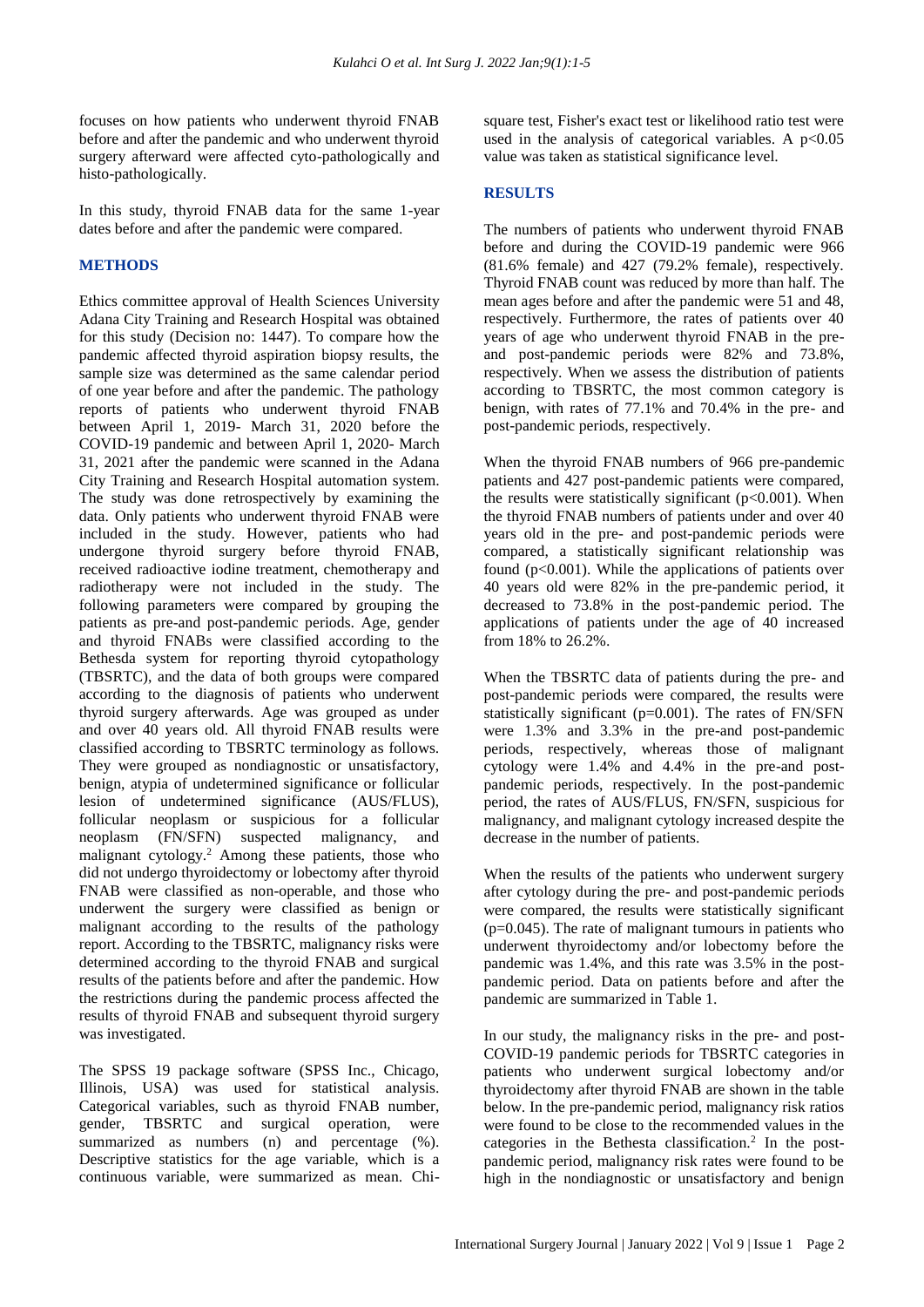categories. No malignant case was found in the AUS/FLUS category. The rates of thyroid FNAB malignancy risk according to TBSRTC before and after the COVID-19 pandemic are shown in Table 2.

A graphical summary of patients according to TBSRTC before and after the pandemic is shown in Figure 1.

The cytological and histopathological microscopic images of follicular carcinoma and papillary thyroid carcinoma are shown in Figure 2.



**Figure 1: Distribution of patients by TBSRTC before and after the COVID-19 pandemic.**



**Figure 2 (A-D): FN/SFN in thyroid FNAB (May Grunwald / Giemsa staining 200x); follicular carcinoma on histopathological sections (Hematoxylin and eosin staining 100x); malignant, papillary thyroid carcinoma in thyroid FNAB (Papanicolaou staining 50x); papillary thyroid carcinoma in histopathological sections (Hematoxylin and eosin staining 20x).**

# **Table 1: Data before and after the COVID-19 pandemic.**

| <b>Variables</b>                             | <b>COVID-19</b><br>pandemic<br>pre-period,<br>N(%) | <b>COVID-19</b><br>pandemic<br>post-period,<br>N(%) | $\mathbf{P}$<br>value |  |
|----------------------------------------------|----------------------------------------------------|-----------------------------------------------------|-----------------------|--|
| <b>Thyroid</b><br><b>FNAB</b>                | 966 (69.3)                                         | 427 (30.7)                                          | < 0.001               |  |
| Age range<br>(Years)                         | 15-91                                              | $8 - 81$                                            |                       |  |
| Age (Years)                                  |                                                    |                                                     |                       |  |
| $<$ 40                                       | 174 (18)                                           | 112 (26.2)                                          | < 0.001               |  |
| >40                                          | 792 (82)                                           | 315 (73.8)                                          |                       |  |
| Gender                                       |                                                    |                                                     |                       |  |
| Female                                       | 788 (81.6)                                         | 338 (79.2)                                          | 0.291                 |  |
| Male                                         | 188 (18.4)                                         | 89 (20.8)                                           |                       |  |
| <b>TBSRTC</b>                                |                                                    |                                                     |                       |  |
| Nondiagnostic<br><b>or</b><br>unsatisfactory | 130 (13.4)                                         | 57(13.5)                                            |                       |  |
| Benign                                       | 745 (77.1)                                         | 301 (70.4)                                          |                       |  |
| <b>AUS/FLUS</b>                              | 53(5.5)                                            | 30(7)                                               | 0.001                 |  |
| <b>FN/SFN</b>                                | 13(1.3)                                            | 14(3.3)                                             |                       |  |
| Suspicious for<br>malignancy                 | 12(1.2)                                            | 6(1.4)                                              |                       |  |
| Malignant                                    | 13(1.3)                                            | 19(4.4)                                             |                       |  |
| <b>Surgical operation</b>                    |                                                    |                                                     |                       |  |
| Non-operable                                 | 910 (94.2)                                         | 393 (92)                                            |                       |  |
| Benign                                       | 42(4.3)                                            | 19 (4.4)                                            | 0.045                 |  |
| Malignant                                    | 14(1.4)                                            | 15(3.5)                                             |                       |  |

# **Table 2: Thyroid FNAB malignancy risk rates according to TBSRTC before and after the COVID-19 pandemic.**

| <b>Variables</b>                          | <b>COVID-19</b><br>pandemic pre-<br>period risk of<br>malignancy<br>(%) | <b>COVID-19</b><br>pandemic post-<br>period risk of<br>malignancy<br>$(\overline{\frac{0}{0}})$ |
|-------------------------------------------|-------------------------------------------------------------------------|-------------------------------------------------------------------------------------------------|
| <b>Nondiagnostic</b><br>or unsatisfactory | 12.5                                                                    | 33.3                                                                                            |
| <b>Benign</b>                             | 4.7                                                                     | 22                                                                                              |
| <b>AUS/FLUS</b>                           | 14.2                                                                    | $\Omega$                                                                                        |
| <b>FN/SFN</b>                             | 20                                                                      | 40                                                                                              |
| <b>Suspicious for</b><br>malignancy       | 100                                                                     | 66                                                                                              |
| <b>Malignant</b>                          | 100                                                                     | 100                                                                                             |

#### **DISCUSSION**

The incidence of thyroid cancer has increased by 4.5% per year over the past 10 years, with no change in mortality; this rate is faster than that of other cancers. In general, patients with thyroid cancer follow a calm course and show good results after follow-up. Whether the early detection and treatment of thyroid cancers can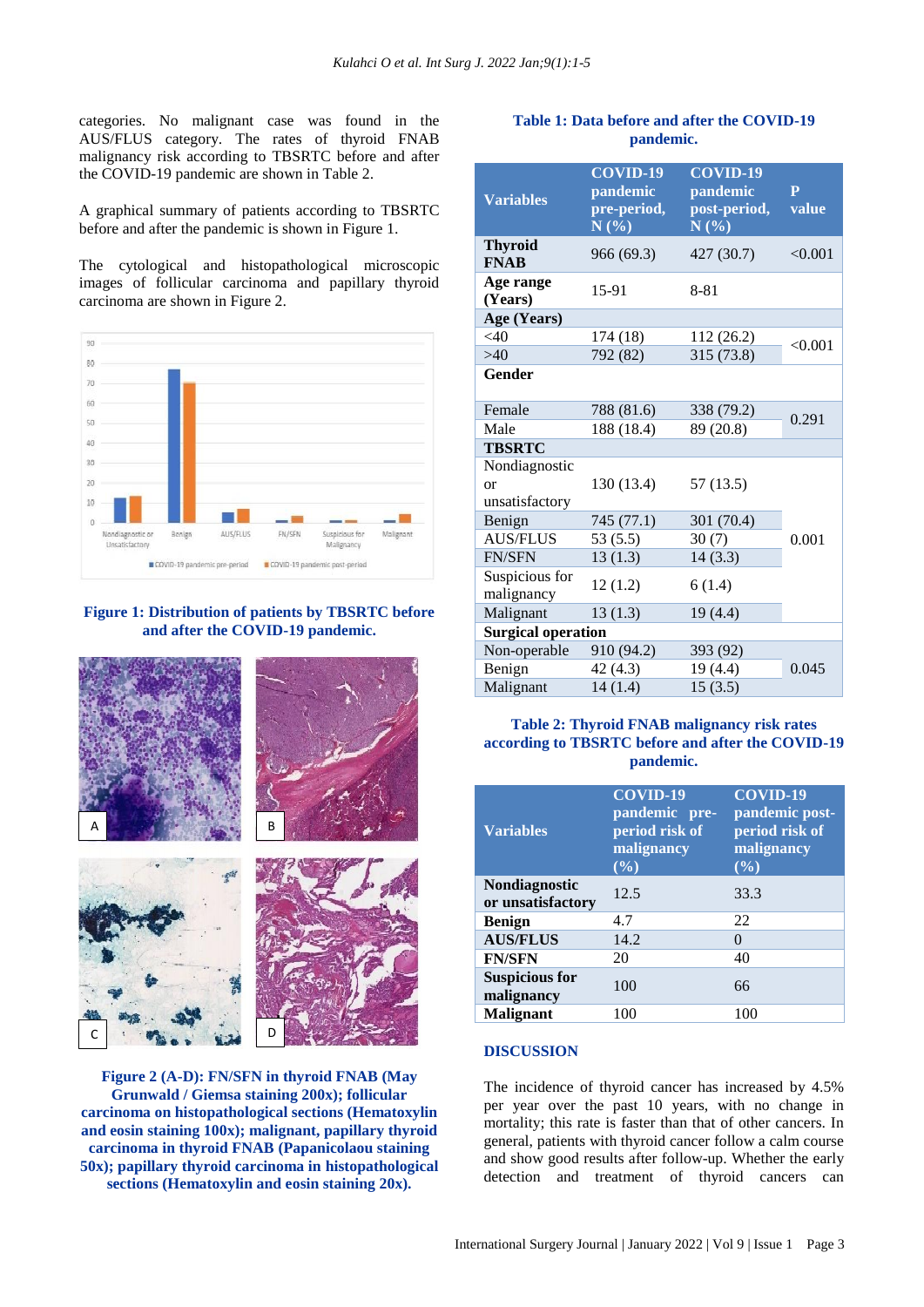significantly alter disease outcomes lacks evidence. The overall mortality rate remained less than 0.5% despite the improvement of imaging modalities and the increase in tumour incidence.<sup>3</sup> When a thyroid nodule is diagnosed, thyroid FNAB performed by evaluating its clinical and radiological findings is the most important diagnostic method to rule out the presence of cancer. However, the diagnostic accuracy of thyroid FNAB depends on the indication for performing FNAB combined with aspiration procedure and cytological evaluation. In regions where thyroid nodules are prevalent, accurate results may not be obtained by indiscriminately performing thyroid FNAB to the whole population. This strategy may reduce diagnostic accuracy and cause unsatisfactory results.<sup>4</sup>

After the world health organization declared SARS-Cov-2 a pandemic on 13 March 2020, although it changed from time to time in our country, it led to the restriction and postponement of non-emergency elective medical and surgical procedures. Opinions supporting the postponement of thyroid FNAB during the pandemic period are common. Both the European clinical guidelines on the management of thyroid nodules during the COVID-19 period and the US endocrinology recommendations suggest that most thyroid aspiration biopsies can be performed at later dates.<sup>5</sup> Guidelines on thyroid nodules have recently changed the recommendations for FNAB to reduce the demands for thyroid aspiration biopsy, especially in non-high-risk patients on ultrasonography.<sup>6</sup>

Most thyroid nodules are low risk. Safely deferring most thyroid FNABs during the pandemic period can be considered, as even the malignant ones can be treated with delay. At the same time, no clear evidence has been found that SARS-CoV-2 directly affects thyroid disease.<sup>7</sup>

During the COVID-19 pandemic, the indication for thyroid FNAB must be carefully evaluated for the following reasons. The first reason is that most thyroid FNABs can be delayed, and the other is the risk of COVID-19 transmission to healthcare personnel during thyroid aspiration biopsy, transport, dissemination and staining.5,8 In this difficult period of the pandemic, we had two main goals that determined our approach to cytological materials covering all biopsies and thyroid FNABs. These goals ensured the safety of all health personnel and provided the highest contributions to patient treatment by giving the correct diagnoses. During this period, all pathologists and pathology technicians in our department wore personal protective surgical masques and face shields in their working areas.

Our study is consistent with the results of other studies, which show a decrease in thyroid FNAB during the COVID-19 pandemic period.<sup>9-11</sup> The number of thyroid FNABs, which was 966 in the same calendar period before the COVID-19 pandemic in our institution, has decreased by 55.8% to 427 due to the restriction of nonemergency medical procedures. Some psychological factors, especially fear of being infected with a virus, in thyroid FNAB reduction suggest that many patients are anxious about coming to the hospital and undergoing any medical procedures.<sup>10</sup> In our study, the decrease in the applications of patients over the age of 40 for thyroid FNAB during the COVID-19 pandemic period also supports this idea.

A study in the literature shows that the benign category has decreased proportionally in the thyroid FNAB during the period when the restrictions were most stringent in Italy during the COVID-19 period, whereas that in suspected malignancy and malignant categories has increased proportionally.<sup>10</sup> In our study, while the benign category decreased proportionally according to TBSRTC after the COVID-19 pandemic, the AUS/FLUS, FN/SFN, suspected malignancy and malignant categories has increased proportionally. This situation shows that clinicians avoid unnecessary thyroid FNAB during the pandemic period with the latest guidelines and reflect the number of high-risk nodules.

As in other studies, the number of thyroid surgeries has decreased in our study during the pandemic period.<sup>9</sup> While the rate of benign results did not change in the pathology reports of patients who underwent surgery in our study, the rate of malignancy has increased approximately 2.5 times after COVID-19 pandemic. This finding shows that although the number of thyroid FNAB and thyroid surgeries has decreased, cases reported as malignant cytology can be operated on successfully by taking necessary preventive measures and arrangements.

In our study, the rates of malignancy risk in the prepandemic period in patients who underwent thyroid FNAB and subsequent surgery are close to the range of values recommended in the categories in TBSRTC.<sup>2</sup> We believe that the concern created by the assignment of pathologists in the COVID-19 pandemic services, pandemic test sampling areas and filiation teams is effective in high-malignancy risk in the nondiagnostic and benign categories in the post-pandemic period.

Our study had some limitations. These are the assignments of pathologists from time to time to COVID-19 services, pandemic test sampling areas, and filtration teams during the COVID-19 pandemic period, and the psychological factors created by the pandemic. At the time of the evaluation of the data of this study, especially for the post-COVID-19 pandemic period, the fact that the patients did not have a long time to undergo surgery according to the thyroid FNAB results was a limiting factor in determining the risk of malignancy.

### **CONCLUSION**

The COVID-19 pandemic has led to the restriction of non-emergency medical procedures in healthcare. Although the number of thyroid FNAB samples